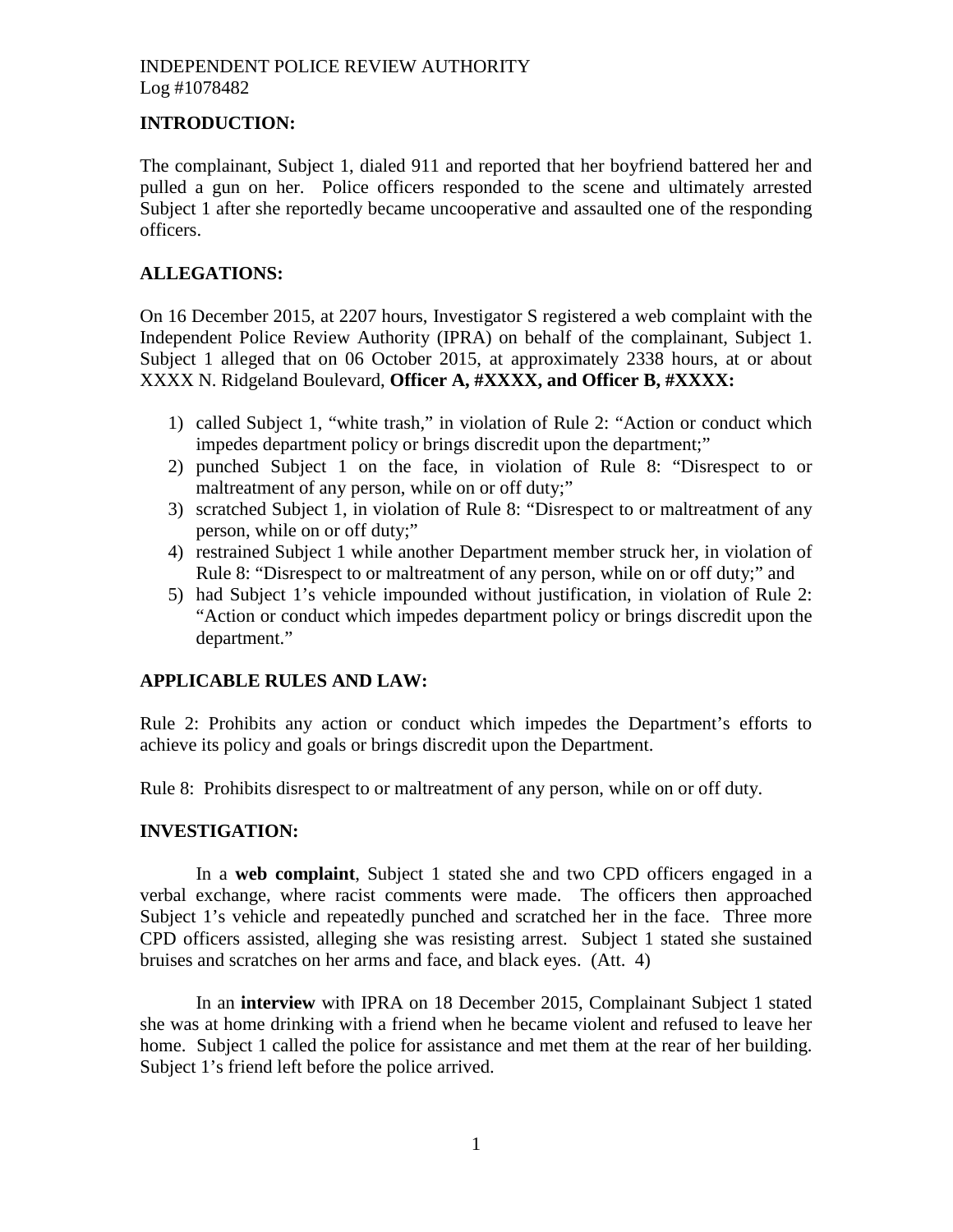Subject 1 stated that three marked police cars with six officers responded. There were two white male officers in one squad car and two black female officers in another. Subject 1 could not provide the gender or race of the officers in the third squad car because they left the scene almost immediately after arriving and were not present when the alleged misconduct occurred. The officers ran Subject 1's name and saw that she was involved in prior domestic incidents. The officers told Subject 1 she was "playing games" and was "not new to the game." Subject 1 told the officers she did not need their assistance. Subject 1 then walked to her car and sat in the driver's seat. One of the black female officers told Subject 1 she was "drunk white trash." Subject 1 told the officer she was just a "fucking nigger." The same officer then punched Subject 1 multiple times in the face and scratched her while the officer's partner, also a black female, held Subject 1 down. Subject 1 tried to escape through the passenger side of her vehicle. One of the two white male officers on scene opened the passenger side door of Subject 1's car, held her arms and told her she was resisting. Subject 1 fell unconscious at some point and woke up handcuffed inside a squad car. The female officers repeatedly called Subject 1 "white trash." Subject 1 was transported to the station. The officers had Subject 1's vehicle, which was in her designated parking spot, impounded. Subject 1 stated she took photographs of the injuries she sustained, and agreed to email them to IPRA. Subject 1 did not seek medical attention. (Att. 27)

The **Arrest and Case Reports** document that Subject 1 was arrested and charged with Battery and Assault against Officer A; and Assault against Officer B. It is reported thatOfficers B and  $A<sup>1</sup>$  responded to a Domestic Disturbance in the alley located at XXXX N. Ridge Boulevard. Upon arrival, Beat XXXXX (Officers C, #XXXXX, D,  $\#XXXXX$ , and E,  $\#XXXXXX$ <sup>[2](#page-1-1)</sup> and Beat XXXXX (Officers F and G) were on scene attempting to interview Subject 1. Subject 1 was uncooperative and refused to provide her name. When the officers repeatedly attempted to obtain Subject 1's personal information, she became irate and refused police service. As Officers A and B, and Officers F and G returned to their squad cars, Subject 1 instructed Officers A and B to stop their vehicle. The officers stopped their vehicle and exited, believing that Subject 1 still required their service. Subject 1 then yelled to Officer A words to the effect of, "I refuse black service fucking nigger, fucking nigger. I'mma fuck you up. Stop." Subject 1's actions reportedly placed Officer A in fear of receiving a battery. The officers approached Subject 1 to place her into custody. Subject 1 grabbed and pulled Officer A's vest. The officers performed an Emergency Take Down and delivered several open-hand strikes to defeat the attack and gain control of Subject 1. Subject 1 was placed into custody and transported to the XXX District for processing. The Lockup Keeper processing remarks indicate that Subject 1 was under the influence of alcohol/drugs, and admitted to drinking earlier that day. (Att. 12, 13)

<span id="page-1-1"></span><span id="page-1-0"></span><sup>&</sup>lt;sup>1</sup> Officers A and B were assigned to Beat XXXXX, vehicle  $\#XXXX$ . (Att. 19)

<sup>&</sup>lt;sup>2</sup> The Attendance and Assignment Records document that Officer C was on-duty, working Beat XXXXX, assigned to vehicle #XXXX, at the time of this incident; Officer D was on-duty, working Beat XXXX, assigned to vehicle #XXXX, at the time of incident; and Officer E was on-duty, working Beat XXXXX, and assigned to vehicle #XXXX at the time of the incident. (Att. 41)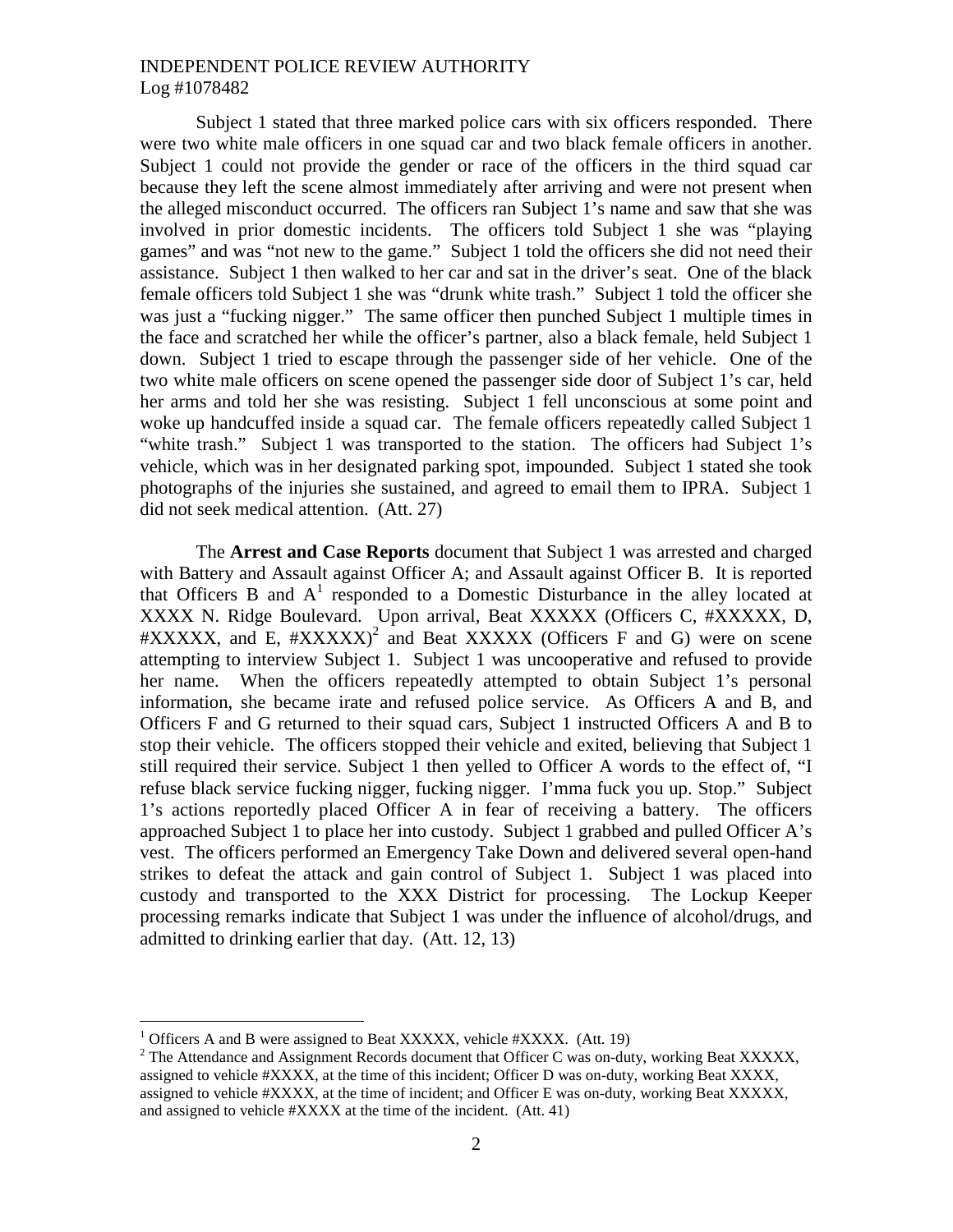The **Chicago Police Department Event Query** documents that on 06 October 2015, at 23:23:47 hours, a caller who identified herself as "Subject 1" reported that her boyfriend beat her up and pulled a gun on her. Subject 1 provided a physical description of her boyfriend, and stated he had been drinking and doing drugs. The Event Query documents that Beat XXXXX (Officers C, D and E) arrived on scene at 2334 hours but were cleared from the job at 2337 hours. (Att. 14)

A **Tactical Response Report** completed by Officer B documents that Subject 1 did not follow verbal direction, stiffened, pulled away and was an assailant who posed an imminent threat of battery. Officer B responded with verbal commands, escort holds, an open hand strike, and take down/ emergency handcuffing. Additionally, the report says in an attempt to defeat the attack to Officer A, Officer B utilized several open hand strikes, escort holds, and emergency handcuffing to assist in the arrest of Subject 1. (Att. 15)

An **Officer's Battery Report** completed by Officer B documents that Subject 1 made verbal threats and attacked with her hands and fists. Officer B did not sustain any injury. (Att. 16)

A **Tactical Response Report** completed by Officer A documents that Subject 1 did not follow verbal direction, stiffened, pulled away, posed an imminent threat of battery, and was an assailant who attacked without a weapon. Officer A responded with verbal commands, escort holds, an open hand strike, and take down/ emergency handcuffing. The comments section of the report notes that Officer A performed several open hand strikes, a take down, and emergency handcuffing in order to defeat the attack and gain control of Subject 1. (Att. 17)

An **Officer's Battery Report** completed by Officer A documents that Subject 1 used her hands/fists to strike Officer A. Officer A did not sustain any injury. (Att. 18)

A search for **Police Observation Devices (PODs)** met with negative results. (Att. 23)

The **In-Car Video** from Officer A and B's vehicle was obtained. The video did not capture the alleged incident. No other video was found.<sup>3</sup> [\(](#page-2-0)Att. 26, 47)

A **canvass** of the vicinity of the alleged incident produced no additional information. (Att. 49)

**Court records** document that Subject 1 was found not guilty of Aggravated Battery to a Police Officer on 01 June 2016. (Att. 57)

<span id="page-2-0"></span><sup>&</sup>lt;sup>3</sup> Generally speaking, In-Car Video is not available more than 30 days post incident, unless it was archived or had an extended hold placed on it. This complaint was filed more than 60 days after the alleged incident occurred.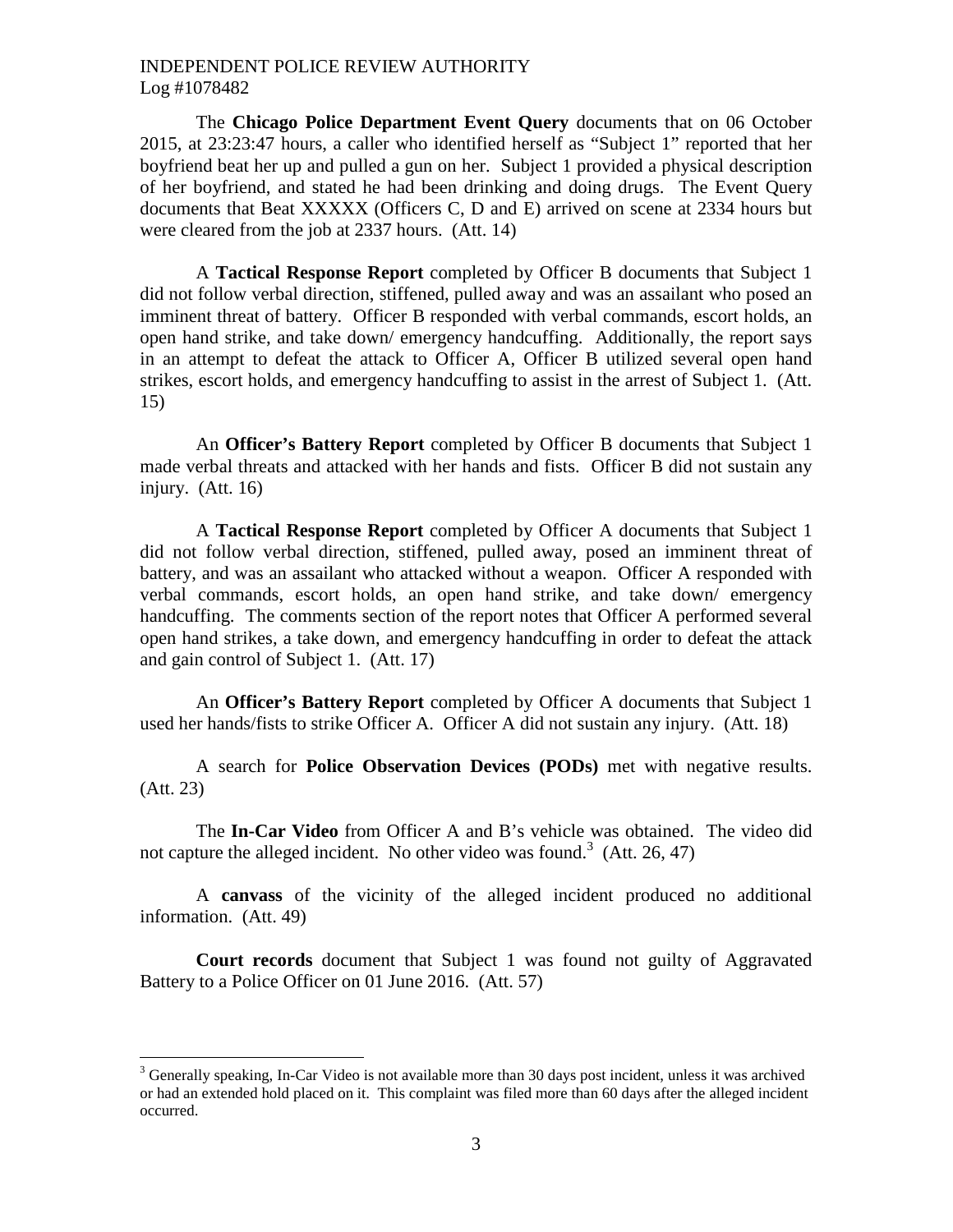The **photographs** Subject 1 emailed to IPRA depict what appears to be redness to her left wrist, bruising to her right eye, and red marks on her face. (Att. 52)

The **Vehicle Tow Report** documents that Subject 1's vehicle was towed because it was illegally parked $4$ [.](#page-3-0) (Att. 56)

In a statement to IPRA on 17 February 2016, **Officer A** stated she and her partner, Officer B, were dispatched to a call of a domestic battery wherein the caller, Subject 1, stated her boyfriend pulled a gun on her. When Officers A and B arrived at the location, there was a marked and an unmarked squad car already there. Unknown officers from the unmarked car, a white male and white female officer either from the Tactical team or an outside unit, were interviewing Subject 1. Officers F and G were in the marked squad car, on scene to provide assistance if necessary. Subject 1's vehicle was parked in the middle of the alley with the engine running. The perpetrator had fled the scene and the officers interviewed Subject 1 to obtain information so they could generate a report. Subject 1 was uncooperative and refused to give her name or any additional information. Subject 1 then said she did not want police service. The officers in the unmarked unit said they would close out the call and they left the scene.

Subject 1 said she did not want service, and she especially did not want any "black service." Officers A and B went to their car. Subject 1 got in her car and started moving it toward her building but then jumped out and started yelling, cursing, and using racial epithets, while flagging down the officers to stop. Officer A and Officer B exited their vehicle, at which time Subject 1 said, "Fuck you. Fuck you black nigger. I'll fuck you up nigger."[5](#page-3-1) Officer A approached Subject 1 to arrest her for assault, at which time Subject 1 grabbed Officer A's vest. Subject 1 then ran inside her vehicle. Officer A tried to handcuff Subject 1 but Subject 1 struggled and pulled away. Officer A said she delivered open-hand strikes to Subject 1's arm and upper shoulder in an effort to gain control and handcuff her. Officers B and F assisted and tried to get Subject 1 out of the car. Officer F pushed Subject 1 toward Officer A and Officer A escorted Subject 1 to the squad car. Officers F and G transported Subject 1 to the station as Officer B and Officer A's vehicle did not have a cage. Officer A said they towed Subject 1's vehicle because it was considered arrestee property and it was part of the incident because Subject 1 retreated to her vehicle after she grabbed Officer A's vest. Officer A added that Subject 1's vehicle was not properly pulled into a parking spot; it was off on an angle. Officer A denied that she or Officer B committed the acts attributed to them in the allegations section of this report. Officer A also said that Subject 1 was conscious throughout the entire incident, and she did not observe any injuries to her. (Att. 33)

In a statement to IPRA on 17 February 2016, **Officer B** stated when she and her partner, Officer A, responded to the domestic battery they observed "Officer E" and two unknown officers from an outside unit interviewing the caller, Subject 1. Officers F and G also responded but just observed from the alley. It appeared that Subject 1 had consumed alcohol. Subject 1 was uncooperative and refused to answer questions being

<span id="page-3-0"></span> $4$  The tow slip indicates that the vehicle was recovered from XXXX N. Clark; this appears to be an error.

<span id="page-3-1"></span><sup>5</sup> Transcribed statement of Officer A. (Att. 39, page 12, lines 17-18.)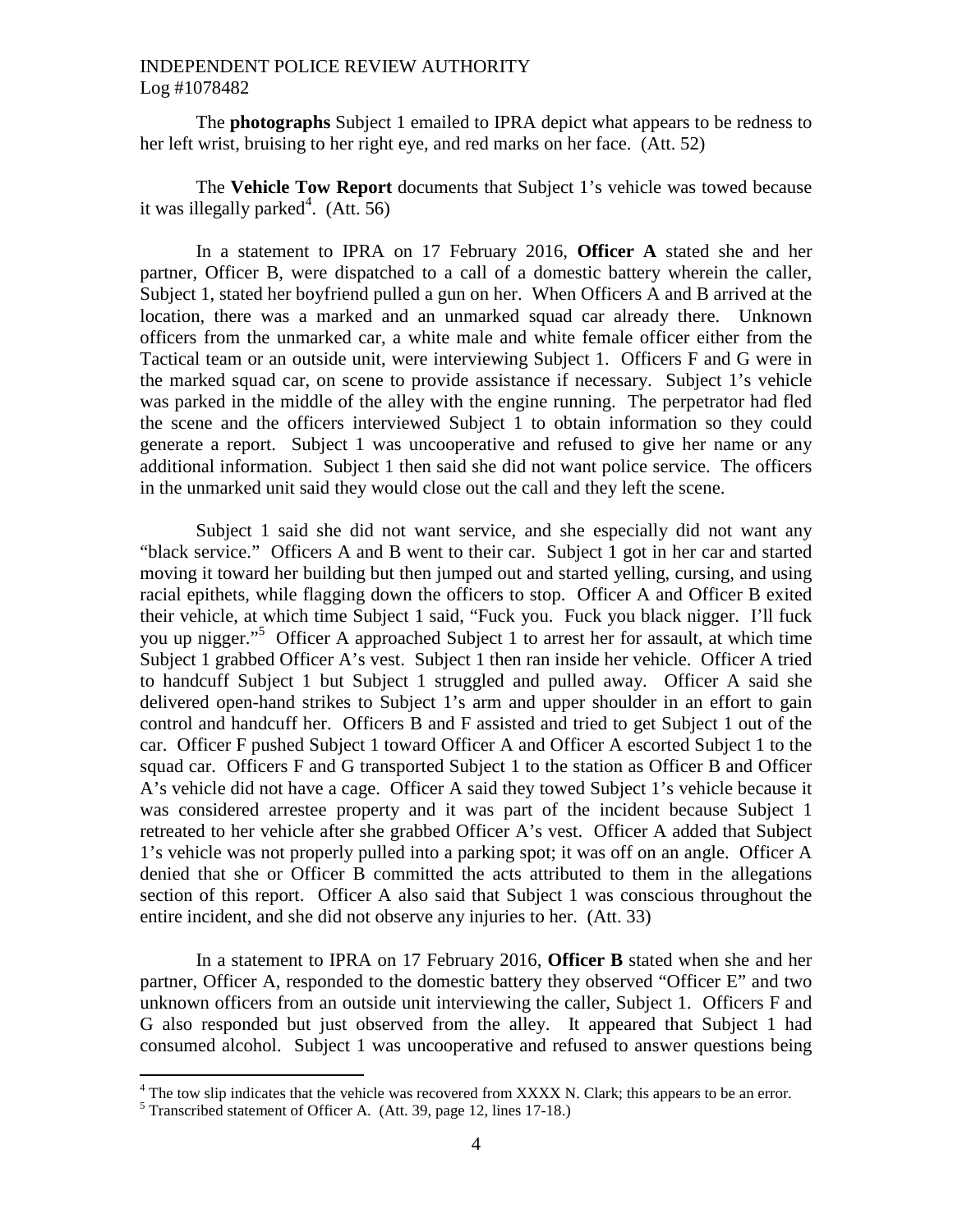posed to her. When Officer B intervened, Subject 1 raised the palm of her hand toward Officer B. Officer Brady and the two unknown officers left after Subject 1 refused to cooperate. As Officers B, A, F and G got in their cars to leave, Subject 1 began yelling obscenities at Officer A. Subject 1 told the officers to stop, as if she wanted to give them more information. When Officers B and A exited the vehicle, Subject 1 said she refuses "black service" and made the racial remarks as listed in the arrest report. Officer A approached Subject 1, at which time Subject 1 said, "I'm gonna fuck youup,"<sup>6</sup> and then grabbed Officer A's vest and pulled it toward her.

Officer A and Subject 1, who were both standing by the driver's side door of Subject 1 vehicle, fell into the driver's seat of Subject 1's vehicle. Subject 1 kept moving and tried to fight Officer A. Officer A delivered open-hand strikes to Subject 1's body; Officer B could not remember where, specifically, Officer A struck her. Officer B went to the rear driver's side of the vehicle and grabbed Subject 1's arm so they could handcuff her. Office F stood at the passenger's side of the vehicle. Officer B said she used holding techniques and open-hand strikes on Subject 1 to stop her when she was trying to fight Officer A. Officer B did not remember to which part of Subject 1's body she applied the open hand strikes. Officer B denied committing any of the acts attributed to her in the allegations section of this report and she denied observing Officer A commit any of the alleged acts. Officer B said Subject 1's vehicle was towed because it was her personal property and they could not leave it unattended; it was improperly parked; and it was possibly in a tow zone, although Officer B said she could not remember the specifics. (Att. 38)

In a statement to IPRA on 05 April 2016, **Officer G** stated that upon his and Officer F's arrival to the scene, officers in an unmarked squad car issued a flash message containing information about the alleged offender. After issuing the flash message, the officers in the unmarked squad car handed the call over to Officers B and A, who were assigned the call, and left the scene. Officer B tried to interview Subject 1, but Subject 1 became angry, yelled and refused police service. When Officers F, G, A and Subject 1 entered their squad cars to leave, Subject 1 yelled, "I don't need black service. I'mma fuck you niggers up." Officers A and B exited their vehicle, at which time Subject 1 grabbed Officer A's vest and pulled her. Subject 1 then entered the driver's seat of her vehicle. Officer A grabbed Subject 1's hand in an effort to place her in custody. Officers B and F helped Officer A place Subject 1 into custody. Subject 1's vehicle, which was in the alley and not in a parking space, was towed. Officer G denied observing or hearing Officer B or Officer A commit any of the acts attributed to them in the allegations section of this report. Additionally, Officer G stated he did not observe any injuries to Subject 1. (Att. 46)

In a statement to IPRA on 05 April 2016, **Officer F** stated when he and Officer G arrived at the location, three unknown officers, possibly from the Tactical team, were interviewing Subject 1. Officers A and B joined those officers, at which time Subject 1 became irate and uncooperative. Subject 1 yelled and swore at the officers, and told them she no longer wanted police service. The officers in the unmarked vehicle left the area.

<span id="page-4-0"></span> $6$  Transcribed statement of Officer B. (Att. 40, page 16, lines 10-11).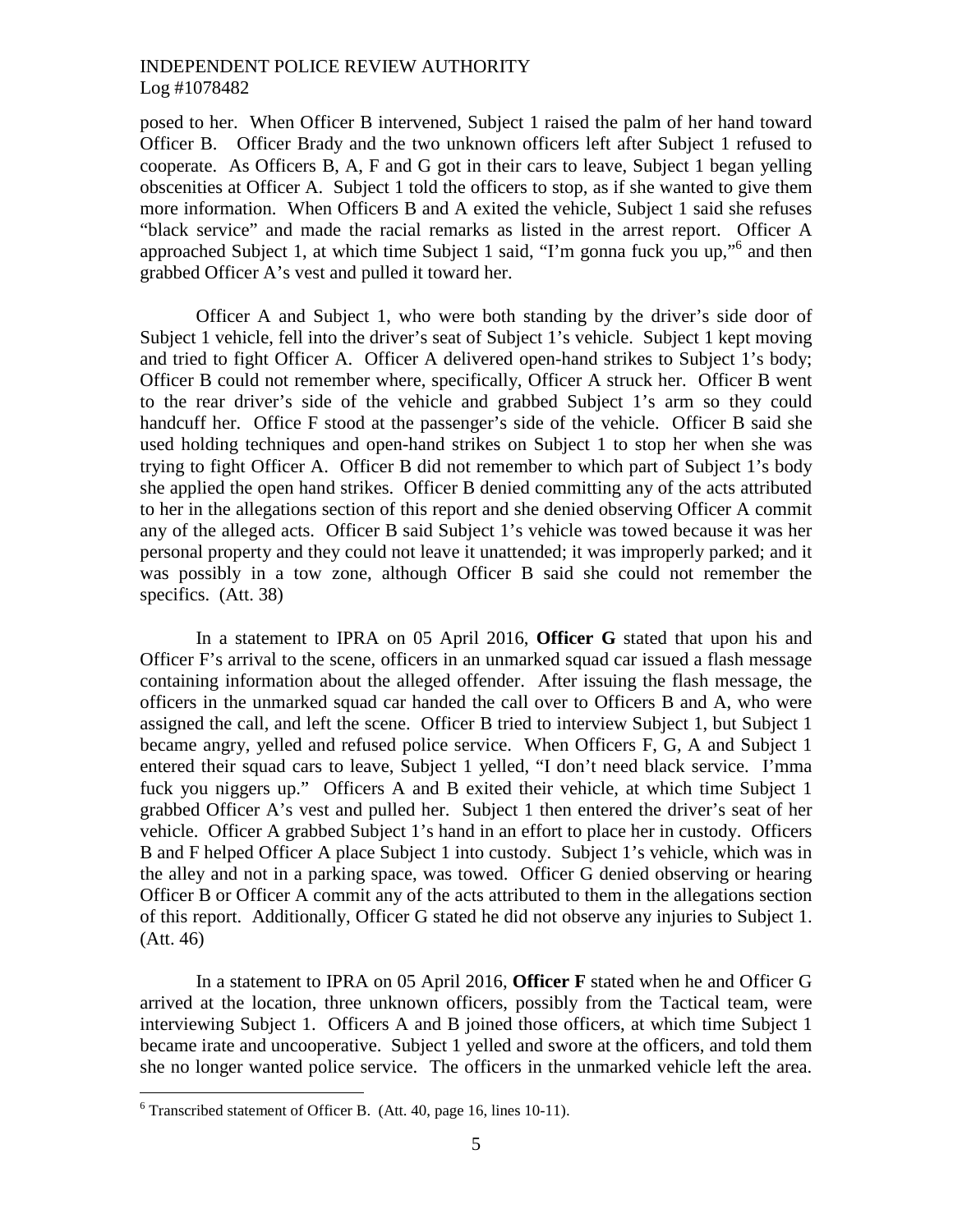As Officers F, G, A and B prepared to leave, Subject 1 flagged down the officers to stop. Subject 1 then stated to Officers A and B words to the effect of, "I don't want any of your black nigger service."

Officers A and B exited their squad car, and Subject 1 said words to the effect of, "I'm gonna fuck you niggers up." As Officer A went to place Subject 1 into custody for assault, Subject 1 grabbed Officer A's vest. Subject 1 then retreated to the driver's seat of her vehicle. Officer A reached in the front driver's side to place Subject 1 into custody. Officers B and F assisted with placing Subject 1 into custody. Officer F stated he did not hear or observe Officer A or Officer B commit any of the acts attributed to them in the allegations section of this report. Additionally, Officer F said Subject 1 was not unconscious at any time; and he did not observe any injuries to her. (Att. 53)

#### **CONCLUSION:**

The Independent Police Review Authority (IPRA) recommends a finding of **Not Sustained** for **Allegation #1** against **Officer A**, that she called Subject 1 "white trash." Subject 1 stated that it was only after Officer A called her "white trash" that she called her a "fucking nigger." Officer A denied calling Subject 1 "white trash." Officers B, F and G stated Subject 1 directed racial slurs at Officers A and B, but they denied hearing Officer A call Subject 1 "white trash." As there is no independent witness or other available information, there is insufficient evidence to meet the preponderance standard required in this administrative investigation.

IPRA recommends a finding of **Unfounded** for **Allegation #2** against **Officer A**, that she punched Subject 1 on the face, and for **Allegation # 3** against Officer A, that she scratched Subject 1. There is no question that Officers A and B used force against Subject 1 during her arrest. That fact is documented in the Arrest, Case and Tactical Response Reports. Officer A stated Subject 1 was an assailant and Officer A utilized open hand strikes, escort holds, a take down and emergency handcuffing to gain control of Subject 1.

The photographs Subject 1 sent to IPRA depict red marks to her face and bruising near her eye. It is possible that Subject 1 could have sustained these injuries as a result of the documented contact Officer A had with Subject 1, though it is noted that Subject 1 reported to 911 that her boyfriend "beat her up" and had a gun, which was the reason the officers responded. The statements of the involved officers were all consistent in the way they laid out the events. Officer A denied committing any of the acts attributed to her in the allegations section of this report. The other officers on scene also denied observing Officer A commit the alleged acts. Subject 1 initiated this complaint more than two months after the alleged incident occurred. Attempts to locate witnesses or video evidence were unsuccessful. At this time there is no independent information or physical evidence to substantiate the allegations.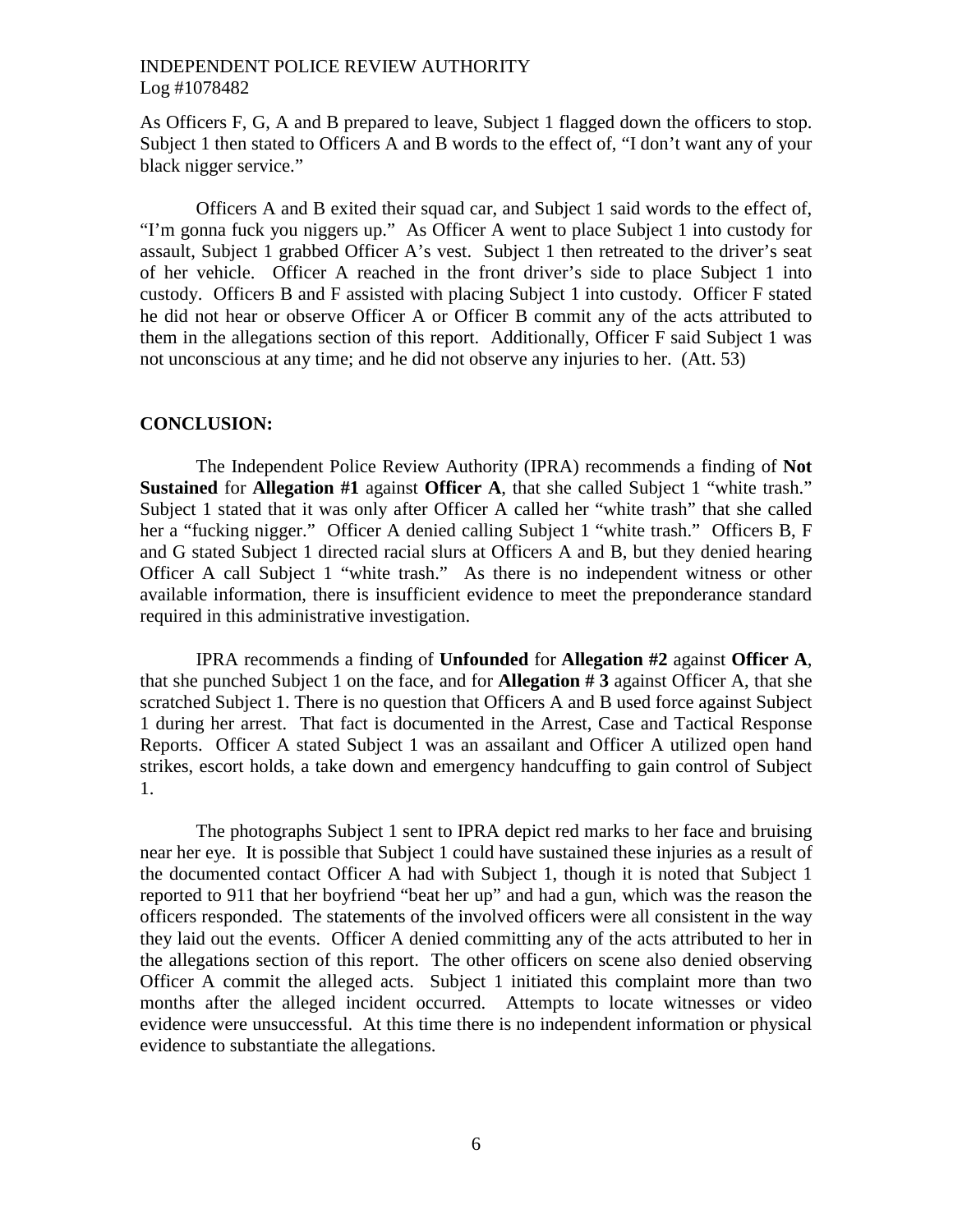IPRA recommends a finding of **Unfounded** for **Allegation #4** against **Officer A**, that she restrained Subject 1 while another Department member struck her. This investigation revealed that Officer A is the officer who first had contact with Subject 1 and attempted to take her into custody for Battery and Assault. Officer A had the majority of the physical contact with Subject 1, as is evident by Subject 1's interview, Department reports, and statements of the involved officers. Within the parameters of this particular allegation, Officer A would be the officer who struck Subject 1, not the officer who allegedly restrained her while she was being struck.

IPRA recommends a finding of **Exonerated** for **Allegation #5** against **Officer A**, that she had Subject 1's vehicle impounded without justification. Officer A explained that Subject 1's vehicle was towed incident to her arrest as it was illegally parked. The Vehicle Tow Report, completed by the Chicago Police Department, also documents that the vehicle was towed because it was illegally parked. CPD General Order G07-03; Section G; Subsection 1 provides that an arrestee's vehicle "can be towed if the vehicle cannot be legally, securely, and continuously parked at the scene of the arrest."

IPRA recommends a finding of **Not Sustained** for **Allegation #1** against **Officer B**, that she called Subject 1 "white trash." Subject 1 said after she was placed into custody, Officers B and A called her "white trash." The accused and witness officers denied that either officer made the remark. As there is no independent witness or other available information, there is insufficient evidence to meet the preponderance standard required in this administrative investigation.

IPRA recommends a finding of **Unfounded** for **Allegations #2-3** against **Officer B**, that she punched Subject 1 on the face and scratched her. Based on Subject 1's description of the incident, coupled with Department reports and statements from the involved officers, Subject 1 attributes the excessive force allegations to Officer A; and states that Officer B merely restrained her while Officer A physically maltreated her. Based on the above, IPRA recommends that these allegations be classified as Unfounded.

IPRA recommends a finding of **Unfounded** for **Allegation #4** against **Officer B**, that she restrained Subject 1 while another Department member struck her. Subject 1 alleged that Officer B held her down while Officer A physically maltreated her. Tactical Response Reports document that when the officers attempted to place Subject 1 into custody for Battery and Assault, Subject 1 stiffened, pulled away, posed an imminent threat of battery, and was an assailant. In her statement, Subject 1 admitted to trying to escape the officers, so the force the officers used against Subject 1 was warranted. Officer B acknowledged that she helped Officer A restrain Subject 1 so they could place her in custody, but said she did not specifically restrain Subject 1 for the purpose of allowing Officer A to strike her.

IPRA recommends a finding of **Exonerated** for **Allegation #5** against **Officer B**, that she had Subject 1's vehicle impounded without justification. Subject 1 contends that her vehicle was legally parked and there was no basis for the officers to impound or tow her vehicle. The accused and witness officers denied that the alleged misconduct